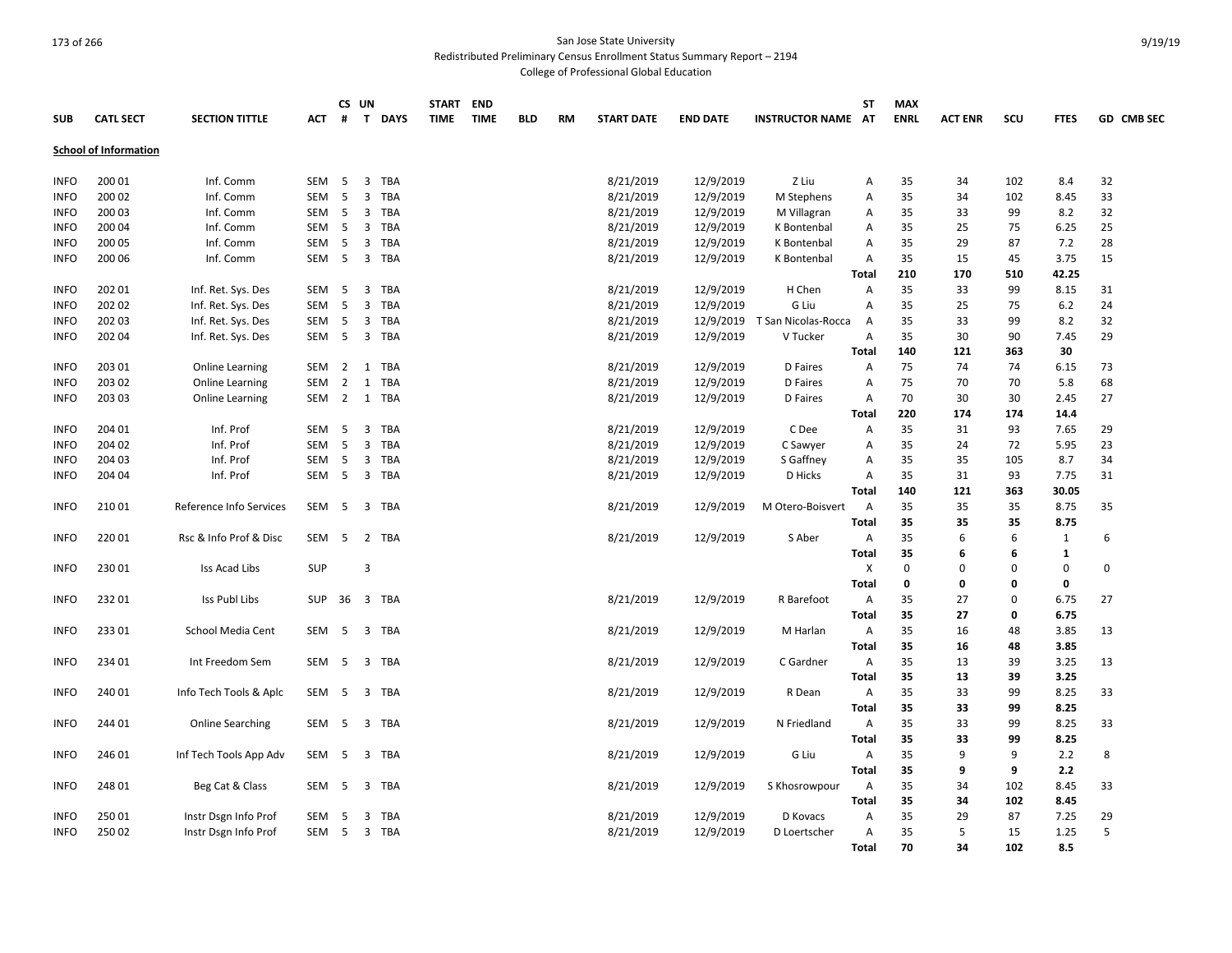Redistributed Preliminary Census Enrollment Status Summary Report – 2194

College of Professional Global Education

| <b>SUB</b>  | <b>CATL SECT</b> | <b>SECTION TITTLE</b>      | <b>ACT</b>       | #              | CS UN<br>$\mathbf{T}$   | <b>DAYS</b>  | <b>START</b><br><b>TIME</b> | <b>END</b><br><b>TIME</b> | <b>BLD</b> | <b>RM</b> | <b>START DATE</b> | <b>END DATE</b> | <b>INSTRUCTOR NAME AT</b> | ST                | <b>MAX</b><br><b>ENRL</b> | <b>ACT ENR</b> | SCU         | <b>FTES</b>    | GD CMB SEC     |
|-------------|------------------|----------------------------|------------------|----------------|-------------------------|--------------|-----------------------------|---------------------------|------------|-----------|-------------------|-----------------|---------------------------|-------------------|---------------------------|----------------|-------------|----------------|----------------|
| <b>INFO</b> | 254 01           | Inf. Lit. Learn            | SEM              | 5              |                         | 3 TBA        |                             |                           |            |           | 8/21/2019         | 12/9/2019       | <b>B</b> Becker           | Α                 | 35                        | 34             | 102         | 8.5            | 34             |
|             |                  |                            |                  |                |                         |              |                             |                           |            |           |                   |                 |                           | <b>Total</b>      | 35                        | 34             | 102         | 8.5            |                |
| <b>INFO</b> | 25601            | Archy & Mnscpt             | SEM              | -5             | 3                       | TBA          |                             |                           |            |           | 8/21/2019         | 12/9/2019       | D DeLorenzo               | Α                 | 35                        | 33             | 99          | 8.25           | 33             |
|             |                  |                            |                  |                |                         |              |                             |                           |            |           |                   |                 |                           | <b>Total</b>      | 35                        | 33             | 99          | 8.25           |                |
| <b>INFO</b> | 259 01           | <b>Presrv Mgmt</b>         | SEM              | -5             | $\overline{3}$          | <b>TBA</b>   |                             |                           |            |           | 8/21/2019         | 12/9/2019       | E Holmes                  | Α                 | 35                        | 22             | 66          | 5.5            | 22             |
|             |                  |                            |                  |                |                         |              |                             |                           |            |           |                   |                 |                           | <b>Total</b>      | 35                        | 22             | 66          | 5.5            |                |
| <b>INFO</b> | 260A 01          | Prgrm and Srvcs for Chld   | LEC              | $\overline{2}$ | 3                       | TBA          |                             |                           |            |           | 8/21/2019         | 12/9/2019       | P Peck                    | Α                 | 35                        | 21             | 63          | 5.25           | 21             |
|             |                  |                            |                  |                |                         |              |                             |                           |            |           |                   |                 |                           | <b>Total</b>      | 35                        | 21             | 63          | 5.25           |                |
| <b>INFO</b> | 261A01           | Prgrm and Srvcs for Yas    | LEC <sub>2</sub> |                |                         | 3 TBA        |                             |                           |            |           | 8/21/2019         | 12/9/2019       | A Bernier                 | Α<br><b>Total</b> | 35<br>35                  | 11<br>11       | 33<br>33    | 2.75<br>2.75   | 11             |
|             |                  |                            |                  |                | $\overline{\mathbf{3}}$ | <b>TBA</b>   |                             |                           |            |           |                   |                 |                           |                   | 35                        |                | 78          |                | 26             |
| <b>INFO</b> | 265 01           | Matrls for YAS             | LEC <sub>2</sub> |                |                         |              |                             |                           |            |           | 8/21/2019         | 12/9/2019       | P Peck                    | Α<br><b>Total</b> | 35                        | 26<br>26       | 78          | 6.5<br>6.5     |                |
| <b>INFO</b> | 26601            | <b>Collection Mgmt</b>     | SEM              | 5              | 3                       | TBA          |                             |                           |            |           | 8/21/2019         | 12/9/2019       | M Sloane                  | A                 | 35                        | 33             | 99          | 8.25           | 33             |
| <b>INFO</b> | 26602            | <b>Collection Mgmt</b>     | SEM              | $5^{\circ}$    |                         | 3 TBA        |                             |                           |            |           | 8/21/2019         | 12/9/2019       | J Bodart                  | Α                 | 35                        | 16             | 48          | 3.95           | 15             |
|             |                  |                            |                  |                |                         |              |                             |                           |            |           |                   |                 |                           | <b>Total</b>      | 70                        | 49             | 147         | 12.2           |                |
| <b>INFO</b> | 275 01           | Libr Sev Div Comm          | SEM              | 5              |                         | 3 TBA        |                             |                           |            |           | 8/21/2019         | 12/9/2019       | K Rebmann                 | Α                 | 35                        | 21             | 63          | 5.25           | 21             |
|             |                  |                            |                  |                |                         |              |                             |                           |            |           |                   |                 |                           | <b>Total</b>      | 35                        | 21             | 63          | 5.25           |                |
| <b>INFO</b> | 28101            | <b>Collog Contemp Iss</b>  | SEM              | 5              | $\overline{3}$          | <b>TBA</b>   |                             |                           |            |           | 8/21/2019         | 12/9/2019       | D DeLorenzo               | Α                 | 35                        | 22             | 66          | 5.5            | 22             |
| <b>INFO</b> | 28102            | Colloq Contemp Iss         | SEM              | 5              | $\overline{2}$          | <b>TBA</b>   |                             |                           |            |           | 8/21/2019         | 12/9/2019       | D Buenting                | Α                 | 35                        | 13             | 39          | 2.166667       | 13             |
| <b>INFO</b> | 28103            | <b>Collog Contemp Iss</b>  | SEM              | 5              |                         | 1 TBA        |                             |                           |            |           | 8/21/2019         | 12/9/2019       | C Confetti-Higgins        | Α                 | 35                        | 12             | 36          | $\mathbf{1}$   | 12             |
| <b>INFO</b> | 28104            | Collog Contemp Iss         | SEM              | - 5            |                         | 1 TBA        |                             |                           |            |           | 8/21/2019         | 12/9/2019       | C Confetti-Higgins        | A                 | 35                        | 16             | 48          | 1.333333 16    |                |
|             |                  |                            |                  |                |                         |              |                             |                           |            |           |                   |                 |                           | Total             | 140                       | 63             | 189         | 10             |                |
| <b>INFO</b> | 28201            | Sem in Libr Mgmt           | SEM              | - 5            |                         | 1 TBA        |                             |                           |            |           | 8/21/2019         | 12/9/2019       | J Jumba                   | Α                 | 35                        | 14             | 14          | 1.166667 14    |                |
| <b>INFO</b> | 28202            | Sem in Libr Mgmt           | SEM              | 5              |                         | 2 TBA        |                             |                           |            |           | 8/21/2019         | 12/9/2019       | S Gaffney                 | Α                 | 35                        | 18             | 18          | $\overline{3}$ | 18             |
|             |                  |                            |                  |                |                         |              |                             |                           |            |           |                   |                 |                           | Total             | 70                        | 32             | 32          | 4.166667       |                |
| <b>INFO</b> | 284 01           | Sem Archiv Rec Mgmt        | SEM              | 5              | $\overline{3}$          | <b>TBA</b>   |                             |                           |            |           | 8/21/2019         | 12/9/2019       | P Franks                  | Α                 | 35                        | 14             | 14          | 3.5            | 14             |
| <b>INFO</b> | 284 02           | Sem Archiv Rec Mgmt        | SEM              | 5              |                         | 3 TBA        |                             |                           |            |           | 8/21/2019         | 12/9/2019       | D Waugh                   | Α                 | 35                        | 18             | 18          | 4.5            | 18             |
|             |                  |                            |                  |                |                         |              |                             |                           |            |           |                   |                 |                           | <b>Total</b>      | 70                        | 32             | 32          | 8              |                |
| <b>INFO</b> | 285 01           | App. Res. Methods          | SEM              | 5              | 3                       | TBA          |                             |                           |            |           | 8/21/2019         | 12/9/2019       | S Walter                  | Α                 | 35                        | 25             | 25          | 6.25           | 25             |
| <b>INFO</b> | 285 02           | App. Res. Methods          | SEM              | 5              | 3                       | TBA          |                             |                           |            |           | 8/21/2019         | 12/9/2019       | L Luo                     | Α                 | 35                        | 4              | 4           | $\mathbf{1}$   | 4              |
| <b>INFO</b> | 285 03           | App. Res. Methods          | SEM 5            |                |                         | 3 TBA        |                             |                           |            |           | 8/21/2019         | 12/9/2019       | T Dickey                  | Α                 | 35                        | 20             | 20          | 5              | 20             |
|             |                  |                            |                  |                |                         |              |                             |                           |            |           |                   |                 |                           | <b>Total</b>      | 105                       | 49             | 49          | 12.25          |                |
| <b>INFO</b> | 28701            | Sem Inf Sci                | SEM <sub>5</sub> |                |                         | 3 TBA        |                             |                           |            |           | 8/21/2019         | 12/9/2019       | E Valenti                 | Α                 | 35                        | 20             | 20          | 5              | 20             |
|             |                  |                            |                  |                |                         |              |                             |                           |            |           |                   |                 |                           | <b>Total</b>      | 35                        | 20             | 20          | 5              |                |
| <b>INFO</b> | 28901            | Adv Topics Libr & Info Sci |                  |                |                         | SUP 25 3 TBA |                             |                           |            |           | 8/21/2019         | 12/9/2019       | D Faires                  | Α                 | 75                        | 41             | 123         | 10.25          | 41             |
|             |                  |                            |                  |                |                         |              |                             |                           |            |           |                   |                 |                           | <b>Total</b>      | 75                        | 41             | 123         | 10.25          |                |
| <b>INFO</b> | 294 02           | Prof Exp Intern            | <b>SUP</b>       |                | 25 2                    | <b>TBA</b>   |                             |                           |            |           | 8/21/2019         | 12/9/2019       | L Main                    | Α                 | 35                        | 3              | 6           | 0.5            | 3              |
| <b>INFO</b> | 294 03           | Prof Exp Intern            | <b>SUP</b>       | 25             | $\overline{3}$          | <b>TBA</b>   |                             |                           |            |           | 8/21/2019         | 12/9/2019       | L Main                    | A                 | 35                        | $\overline{7}$ | 14          | 1.75           | $\overline{7}$ |
| <b>INFO</b> | 294 04           | Prof Exp Intern            | <b>SUP</b>       | 25             |                         | 4 TBA        |                             |                           |            |           | 8/21/2019         | 12/9/2019       | L Main                    | Α                 | 35                        | 0              | $\mathbf 0$ | 0              | 0              |
|             |                  |                            |                  |                |                         |              |                             |                           |            |           |                   |                 |                           | Total             | 105                       | 10             | 20          | 2.25           |                |
| <b>INFO</b> | 295 01           | Sch Libr Fieldwork         |                  |                |                         | SUP 25 3 TBA |                             |                           |            |           | 8/21/2019         | 12/9/2019       | M Harlan                  | Α                 | 30                        | 11             | $\mathbf 0$ | 2.65           | 9              |
|             |                  |                            |                  |                |                         |              |                             |                           |            |           |                   |                 |                           | <b>Total</b>      | 30                        | 11             | 0           | 2.65           |                |
| <b>INFO</b> | 298 01           | Special Study              | SUP              |                |                         | 25 1 TBA     |                             |                           |            |           | 8/21/2019         | 12/9/2019       | D Faires                  | Α                 | 35                        | $\overline{2}$ | 0           | 0.166667       | $\overline{2}$ |
| <b>INFO</b> | 298 02           | Special Study              | <b>SUP</b>       | 25             | $\overline{2}$          | TBA          |                             |                           |            |           | 8/21/2019         | 12/9/2019       | D Faires                  | Α                 | 35                        | 3              | 0           | 0.5            | 3              |
| <b>INFO</b> | 298 03           | Special Study              | <b>SUP</b>       |                | $25 \quad 3$            | <b>TBA</b>   |                             |                           |            |           | 8/21/2019         | 12/9/2019       | D Faires                  | A                 | 20                        | 3              | 0           | 0.75           | 3              |
| <b>INFO</b> | 298 04           | Special Study              |                  |                |                         | SUP 25 3 TBA |                             |                           |            |           | 8/21/2019         | 12/9/2019       | D Faires                  | А                 | 20                        | $\mathbf{1}$   | 0           | 0.25           | $\mathbf{1}$   |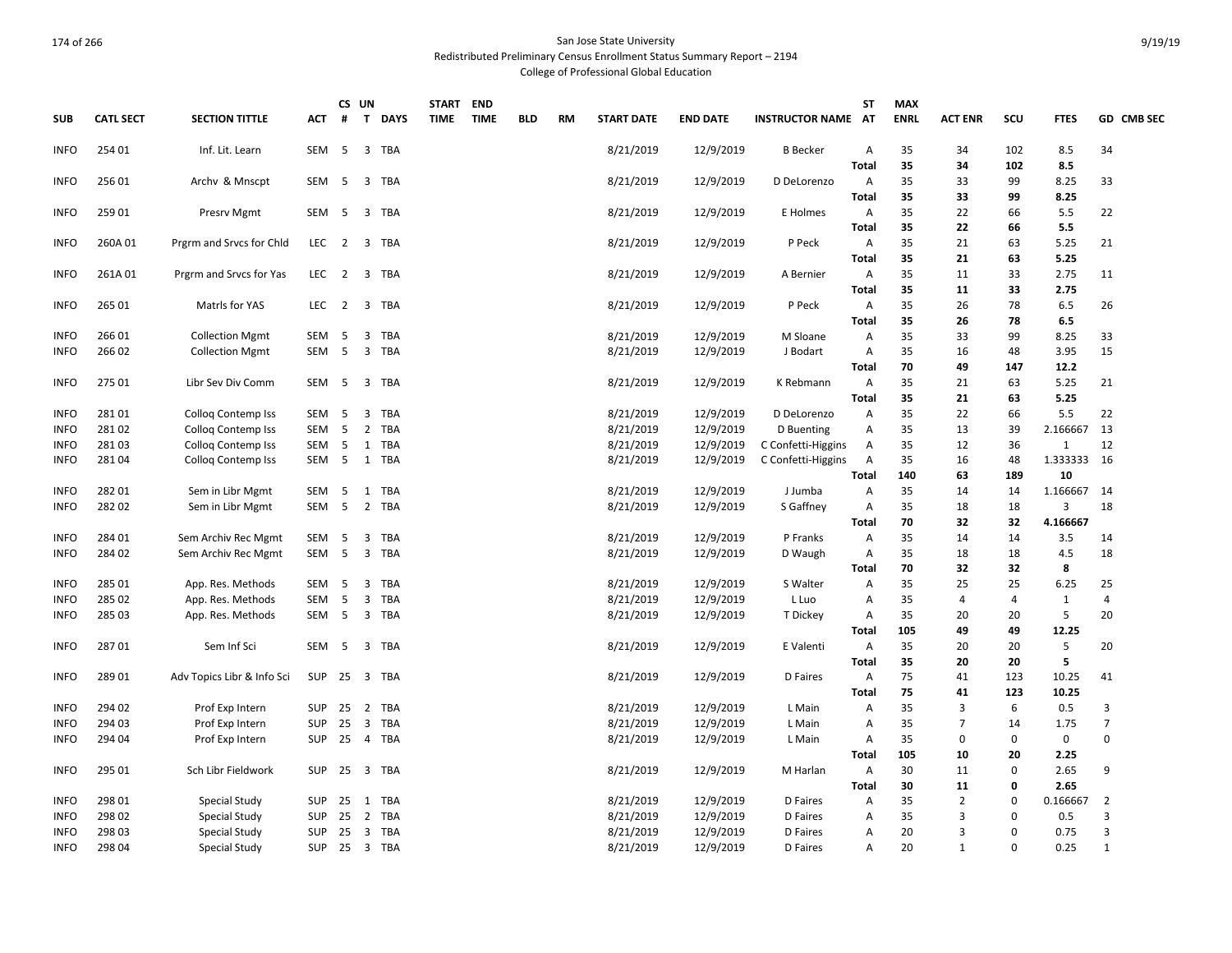Redistributed Preliminary Census Enrollment Status Summary Report – 2194

College of Professional Global Education

| SUB         | <b>CATL SECT</b> | <b>SECTION TITTLE</b> | ACT # T      | CS UN | DAYS | START END<br>TIME | TIME | <b>BLD</b> | RM | <b>START DATE</b> | <b>END DATE</b> | <b>INSTRUCTOR NAME AT</b>          | ST         | <b>MAX</b><br><b>ENRL</b> | <b>ACT ENR</b> | scu          | <b>FTES</b>    | <b>GD CMB SEC</b> |
|-------------|------------------|-----------------------|--------------|-------|------|-------------------|------|------------|----|-------------------|-----------------|------------------------------------|------------|---------------------------|----------------|--------------|----------------|-------------------|
| <b>INFO</b> | 298 05           | Special Study         | SUP 25 3 TBA |       |      |                   |      |            |    | 8/21/2019         | 12/9/2019       | D Faires                           | A          | 20                        |                |              | 0.25           |                   |
| <b>INFO</b> | 299 01           | MA Thesis/Project     | SEM 25 3 TBA |       |      |                   |      |            |    | 8/21/2019         | 12/9/2019       | L Main                             | Total<br>A | 130                       | 10             |              | 1.916667<br>O. | $\overline{0}$    |
|             |                  |                       |              |       |      |                   |      |            |    |                   |                 |                                    | Total      |                           | <sup>0</sup>   | <sup>0</sup> | 0              |                   |
|             |                  |                       |              |       |      |                   |      |            |    |                   |                 | <b>School of Information Total</b> |            | 2175                      | 1311           | 3065         | 286.6333       |                   |